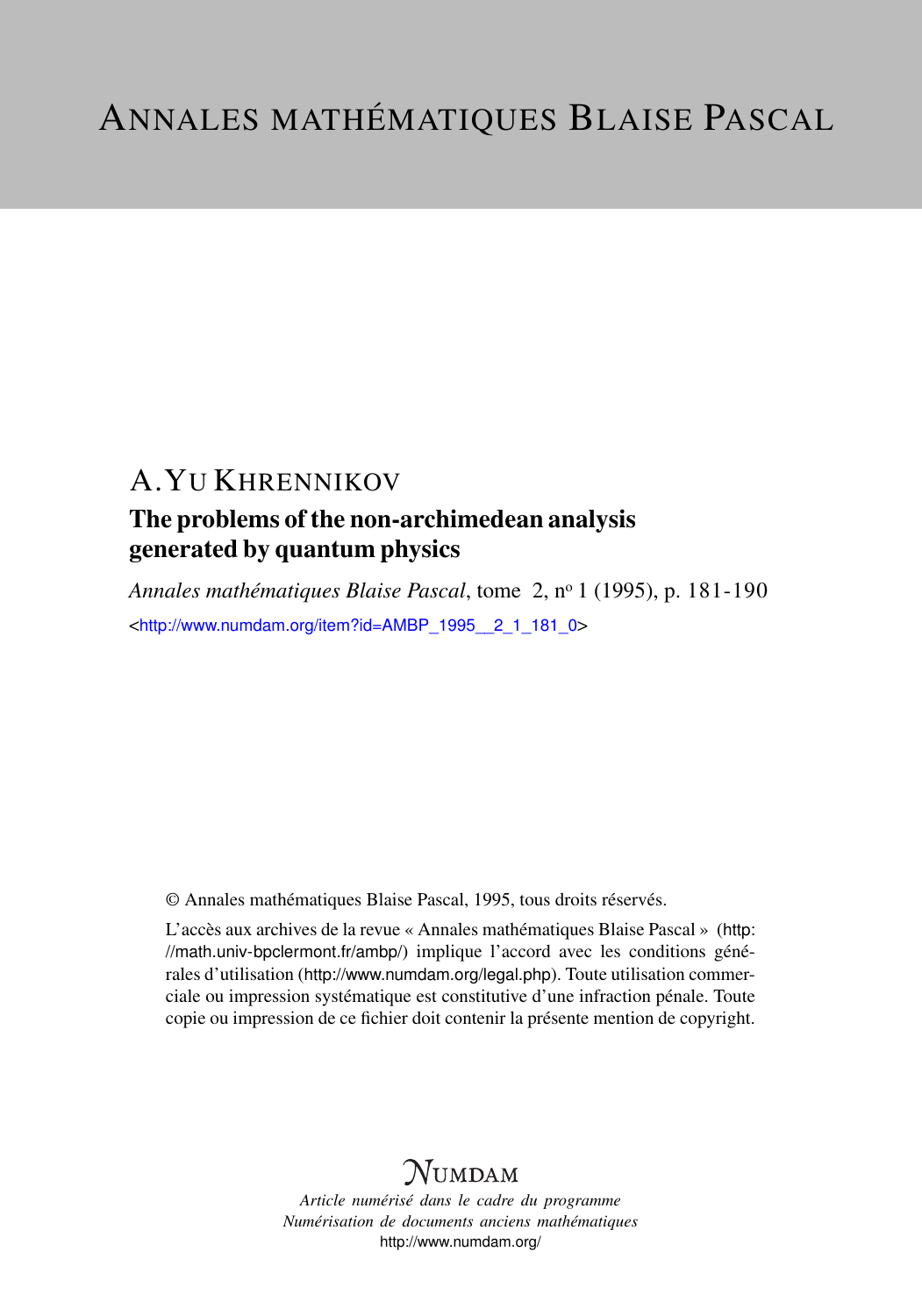### THE PROBLEMS OF THE NON-ARCHIMEDEAN ANALYSIS GENERATED BY QUANTUM PHYSICS

#### A. Yu. Khrennikov

Mathematical Institute, Bochum University, D-44780, Bochum, Germany<br>leave Moscow State Institute of Electronic Engineering

Since 1987 large interest was shown in  $p$ -adic mathematical physics , see [1]-[21] and references in these papers. Models of quantum mechanics ,field and superstring theory were investigated. Many mathematical problems were generated inside of these physical formalisms . This text is devoted to these problems.

1.Analytic Functions over Non-Archimedean Fields<br>Now we introduce spaces of analytic functions which will play a basic role in a theory of distributions. We study only the case of functions defined on balls with the centre at zero. It is much more simple to consider only the balls of radii  $R \in \Gamma$ , because only such balls are the "natural balls."

Denote by K a complete non-Archimedean field  $CharK = 0$ ,  $|\cdot|_K$  is the valuation on  $K$ ;  $\Gamma = ||K|| = \{a = |x|_K : x \in K\}$ . As usual  $K^n = K \times \cdots \times K$ . Denote by  $\mathcal{U}_R$  a ball  $U_R(0) = \{x : |x|_K \le R\}$  in  $K^n$ . The function  $f : U_R - K$ ,  $R \in \Gamma$ , is said to be analytic if the series

$$
f(x) = \sum_{\alpha} f_{\alpha} x^{\alpha}, \qquad f_{\alpha} \in K,
$$
 (1.1)

converges uniformly on  $U_R$ . Here as usual  $\alpha = (\alpha_1, ..., \alpha_n), \alpha_i = 0, 1, 2, ...,$  and  $x^{\alpha} =$  $x_1^{\alpha_1} \ldots x_n^{\alpha_n}$ . By virtue of the non-Archimedean Cauchy criterion of convergence (1.1), it is necessary and sufficient that

$$
\lim_{|\alpha| \to \infty} |f_{\alpha}|_K R^{|\alpha|} = 0 \tag{1.2}
$$

To prove that this condition is necessary we use  $R \in \Gamma$ . So there exists such  $a_R \in K$  that  $|a_R|_K = R$ . The point  $x_R = (a_R, ..., a_R) \in U_R$ . And if (1.1) converges in this point, then (1.2) holds.

The topology in the space  $\mathcal{A}(\mathcal{U}_R) \equiv \mathcal{A}(\mathcal{U}_R, K)$  ( $\equiv \mathcal{A}_R$ ) of the functions analytic on the ball  $U_R$  is defined by the non-Archimedean norm  $||f||_R = \max_{\alpha} |f_{\alpha}|_K R^{\alpha}$ . This is a non-Archimedean Banach space.

The function  $f: K^n \to K$  is entire if series (1.1) converges on the ball  $U_R$  for any  $R \in \Gamma$ . The topology in the space of entire functions  $A(K^n) \equiv A(K^n, K)(\equiv A)$  is defined by a system on non-Archimedean norms  $\{||\cdot||_R\}_{R\in R_+}$ .

A sequence of entire functions  $\{f_n\}$  converges in A if it converges uniformly on each ball  $U_R$ .

There is no problem to see that this topology could be defined with the aid of arbitrary sequence of norms  $\{||\cdot||_{R_k}\}_{k=1}^{\infty}$ , where  $\lim_{k\to\infty} R_k = \infty$ . It is a non-Archimedean Fréchet space. Such type of topology is known as the topology of projective limit of Banach spaces

$$
\mathcal{A}(K^n) = \lim_{R \to \infty} \operatorname{proj} \mathcal{A}(\mathcal{U}_R)
$$

Remark 1.1. A sequence of functions  $\{f_n\}$  converges in A to f iff  $||f_n - f||_R \to 0$  for every norm  $|| \cdot ||_R$ .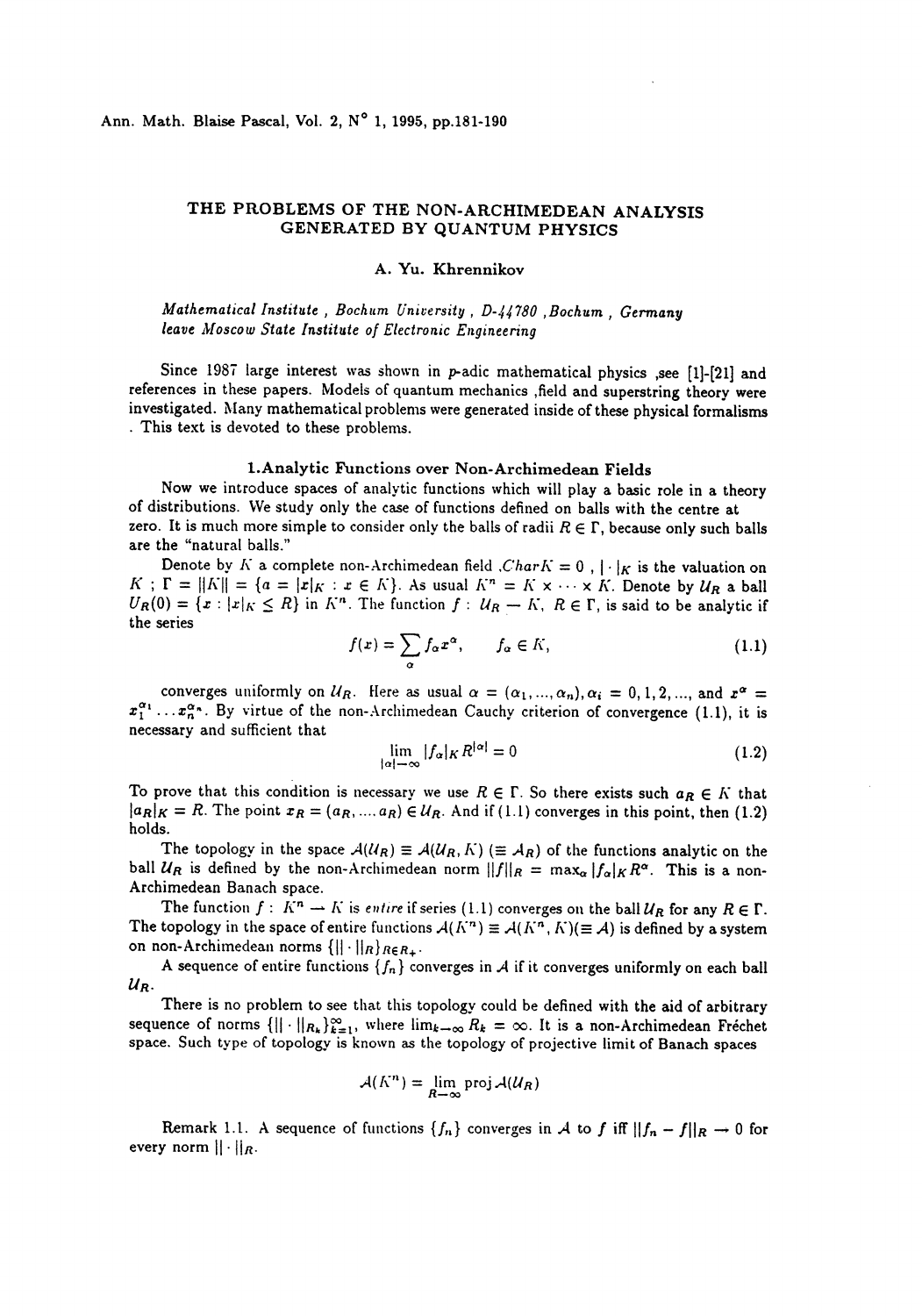The function f is said to be analytic at zero if there exists  $R \in \Gamma$  such that  $f \in \mathcal{A}(\mathcal{U}_R)$ .<br>The space of functions analytic at zero,  $\mathcal{A}_0(K^n) \equiv \mathcal{A}_0(K^n, K)(\equiv \mathcal{A}_0)$  is provided with a topology of an inductive limit:

$$
\mathcal{A}_0(K^n) = \lim_{R \to 0} \operatorname{ind} \mathcal{A}(\mathcal{U}_R)
$$

#### 2.Analytic Distributions, Gauss Distributions

We choose the spaces of analytic functions  $A(K^n)$  and  $A_0(K^n)$  as the spaces of test functions and the spaces of K-linear continuous functionals  $\mathcal{A}'(K^n)$  and  $\mathcal{A}'_0(K^n)$  as the spaces of distributions (generalized functions).<br>As usual, it is convenient to use the symbol of an integral to denote the effect produced

by a distribution on the test function. The following symbols are convenient for us

$$
J(f) = (J, f) = \int_{K^n} J(\mathrm{d}x) f(x), \ J \in \mathcal{A}'_0, f \in \mathcal{A}_0,
$$
  

$$
\mu(f) = (f, \mu) = \int_{K^n} f(x) \mu(\mathrm{d}x), \ \mu \in \mathcal{A}', f \in \mathcal{A}.
$$

Thus, we write distributions of the class  $A'_0$  on the left side and distributions of the class  $A'$ on the right side to a test function.

We introduce an inner product on  $K<sup>n</sup>$ , it is  $(x, y) =$ 

**Definition 2.1.** The Laplace transform (two-sided) of the distribution  $g \in A_0'$  is a function  $L(g)(y) = (g, \exp\{(y, \cdot)\}).$ 

**Theorem 2.2.** The Laplace transformation  $L : A'_0 \rightarrow A$  is an isomorphism.

Thus we have a non-Archimedean Laplace calculus

$$
\mathcal{A}'_0 \stackrel{L}{\rightarrow} \mathcal{A}, \qquad \mathcal{A}_0 \stackrel{L'}{\rightarrow} \mathcal{A}'.
$$
 (2.1)

The Laplace transformation has all standard properties of the usual Laplace transformation. By the definition of a conjugate operator, we have Parseval's equality

$$
\int\limits_{K^n} L(g)(y)\mu(dy) = \int\limits_{K^n} g(\mathrm{d}x) L'(\mu)(x). \tag{2.2}
$$

**Definition 2.2.** The Gauss distribution on  $K<sup>n</sup>$  (with the mean value  $a \in K<sup>n</sup>$  and the covariance matrix B) is  $\gamma_{a,B} \in A'$  with the Laplace transform  $L'(\gamma_{a,B})(x) = \exp\{\frac{1}{2}(Bx,x) +$  $(a, x)$ .

If we consider R instead of  $K$ , then we get ordinary Gaussian distribution for the matrix  $B>0$ .

To denote the integral with respect to the Gaussian distribution, we use the symbol

$$
\int\limits_{K^n}\varphi(x)\exp\bigg\{-\frac{1}{2}(B^{-1}(x-a),(x-a))\bigg\}\,\mathrm{d} x.
$$

The quadratic exponent multiplied to  $dx$  is only the symbol to denote the Gaussian distribution  $\gamma_{a,B}$ . But this symbol is sufficiently convenient in computations. Formally we can work with quadratic exponent as with usual density with respect to  $dx$ , but we need to apply the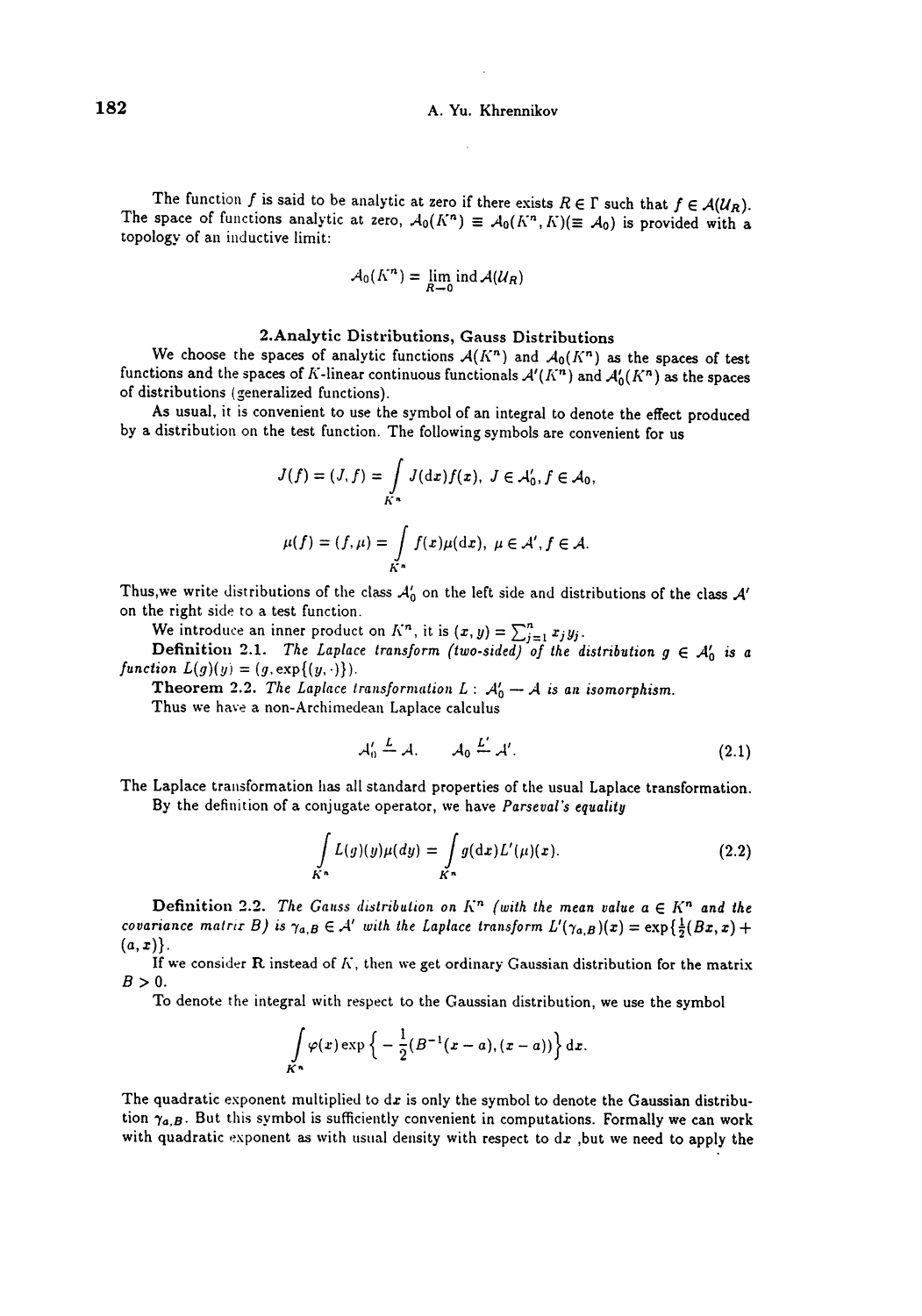Laplace transform to justify such computations because at the moment the symbol  $dx$  is not defined. This symbolic expression for the Gaussian distribution  $\gamma_{a,B}$  contains a convention on the unit normalization of the integral

$$
\int_{K^n} \exp \left\{ - \frac{1}{2} (B^{-1}(x-a), (x-a)) \right\} dx.
$$

This normalization differs from the standard real normalization constant  $\sqrt{2\pi \det B}$ . But we cannot investigate the problem of the normalization on the basis of our definition of the Gaussian integral as the quadratic density is only convenient symbol in our computations. The separate question is a definition of a non-Archimedean analogue of  $\pi$ . There were attempts to define a non-Archimedean  $\pi$ , but these definitions were not connected in any way to our Gaussian integral.

Gaussian integral.<br>**Example 2.1** (the canonical Gaussian distribution  $v(dx) = e^{-x^2} dx$ ).

$$
M_n = \int\limits_K x^n e^{-|x|^2} dx = \frac{\partial^n}{\partial y^n} e^{y^2/4} \Big|_{y=0}
$$

Consequently,  $M_{2k+1} = 0$ ,  $M_{2k} = (2k-1)!!/2^k$ . Using proposition 2.1, we get a formula for the calculation of the Gaussian integral of any entire function  $f(x) = \sum_{n=0}^{\infty} f_n x^n$ 

$$
\int\limits_K f(x) e^{-|x|^2} dx = \sum_{n=0}^{\infty} f_{2n} (2n-1)!!/2^n.
$$

According to the Gaussian distribution, many functions ''exotic" from the point of view of the theory of real functions, are integrable. Let  $K = Q_p$ . Then the function  $f(x) = \sum_{n=0}^{\infty} n!x^n$ is integrable and

$$
\int_{\mathbf{Q}_{p}} f(x) dx = \sum_{n=0}^{\infty} [(2n)!] (2n-1)!!/2^{n}.
$$

Let us introduce Hermitian polynomials over the field  $K : H_n(x) = (-1)^n e^{x^2} \frac{d^n}{dx^n} e^{-x^2}$ and, as usual,  $\int_K H_n(x)H_m(x)e^{-x^2} dx = 0$ ,  $n \neq m$ , calculate  $\int_K H_n^2(x)e^{-x^2} dx$ . To do this, we take into account that the product of the test function  $H_n \in A$  by the distribution  $\nu \in A'$ is equal to the generalized derivative of  $\nu : (-1)^n \frac{d^n}{dx^n}(\nu)$ ,

$$
\int_{K} H_n^2(x) e^{-x^2} dx = (-1)^n \int_{K} H_n(x) \frac{d^n}{dx^n} (e^{-x^2} dx) =
$$
  
= 
$$
\int_{K} \frac{d^n}{dx^n} (H_n(x)) e^{-x^2} dx = 2^n n! \int_{K} e^{-x^2} dx = 2^n n!.
$$

#### Problems on the Gaussian distribution

Let us restrict to the case  $K = Q_p$ , one dimensional case and a=0. Hence B is the number in  $Q_p$ 

1. The Gaussian distribution  $\gamma_B = \gamma_{0,B}$  was defined as the functional on the space of the entire analytical functions . The problem is to extend this functional to larger functional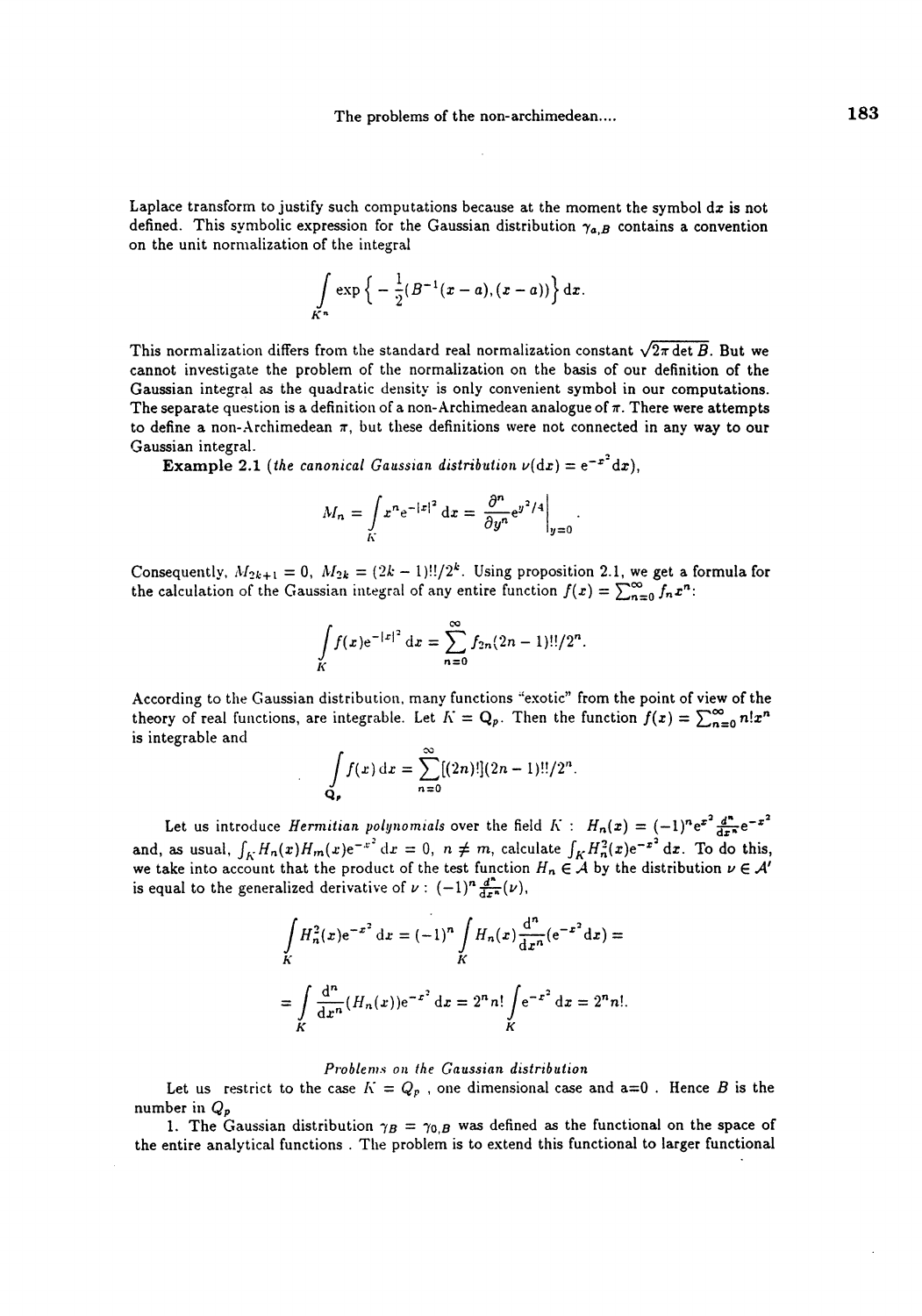spaces. It was proved [13] that it would be impossible to extend this functional to the space of continuous functions on  $Z_p$ . But this proof does not work in the case  $p = 2$ . Is it possible to prove this fact for  $p = 2$ ?

2.Schikhof's idea . Professor W.Schikhof propose to try to extend  $\gamma_B$  on the space of  $C^1$  or  $C^{\infty}$ . At the moment ,there is no results in this direction.

3. The analytical function  $f(x)$  is said to be  $\gamma_B$ -negligible if

$$
\int f(x)\phi(x)\gamma_B(dx)=0
$$

for every analytical function  $\phi(x)$  . Recently, it was proved by M.Endo and author that if  $p \neq 2$  and  $B \in Z_p$ , then  $f = 0$ . What is about  $p = 2$  and another B?

The generalization of this problem is to consider an arbitrary distibution  $\mu$  and to try to find the class of  $\mu$ -negligible functions.

4. All Gaussian measures are absolutely continuous in ordinary case . What is about p-adic case ?

#### 3.Non-Archimedean Hilbert Space

The quantization over non-Archimedean number fields must be based on the non-Archimedean analog of a Hilbert space. In the mathematical literature the concept of a non-Archimedean Hilbert space adequate for physical applications has not yet been worked out. The concept of orthogonality in non-Archimedean spaces is based not on an inner product but on a norm.

Recall that the system of vectors  $\{e_j\}_{j\in J}$  in the non-Archimedean normalized space E is said to be orthogonal if

$$
\left\| \sum_{j \in S} x_j e_j \right\| = \max_{j \in S} |x_j|_K ||e_j||
$$

for every finite set  $S \subset J$  and any  $x_j \in K$ . The orthogonal system  $\{e_j\}_{j \in J}$  is called an orthogonal basis in E if  $x = \sum x_i e_i$  for any vector  $x \in E$ . In this case the space E is said to be orthogonalizable. By virtue of  $J.-P.$  Serre's orthogonalization theorem, every discrete normalized non-Archimedean Banach space is orthogonalizable.

There is no canonical way of defining the inner product  $(\cdot, \cdot)$  in the orthogonalizable space E. Supposing that the vectors  $\{e_j\}$  must be orthogonal not only with respect to the norm but also with respect to the inner product, we have

$$
(x,x)=\sum \lambda_j x_j^2,
$$

where  $\lambda_j = (e_j, e_j)$ . This series converges if and only if  $\lim_{j\to\infty} |x_j|_K \sqrt{|\lambda_j|_K} = 0$ . But the Banach space E consists of those x for which  $\lim_{j\to\infty} |x_j|_K ||e_j|| = 0$ . If  $||e_j||^2 \in \Gamma$ , then we can take as  $\lambda_j$  any elements of the field K such that  $|\lambda_j|_K = ||e_j||^2$ . Now if  $||e_j||^2 \notin \Gamma$ , then it is impossible, in general, to find  $\lambda_j \in K$ . It is natural to include the numbers  $\lambda_j$  into the definition of a non-Archimedean Hilbert space. In what follows we shall consider only countable sets of indices.

For the sequence  $\lambda = (\lambda_n) \in K^{\infty}$ ,  $\lambda_n \neq 0$  we set

$$
\mathcal{H}_{\lambda} = \{f = (f_n) : \text{ the series } \sum f_n^2 \lambda_n \text{ converges}\}.
$$

By virtue of the non-Archimedean Cauchy criterion we have

$$
\mathcal{H}_{\lambda} = \{f = (f_n) : \lim_{n \to \infty} |f_n|_K \sqrt{|\lambda_n|_K} = 0\}.
$$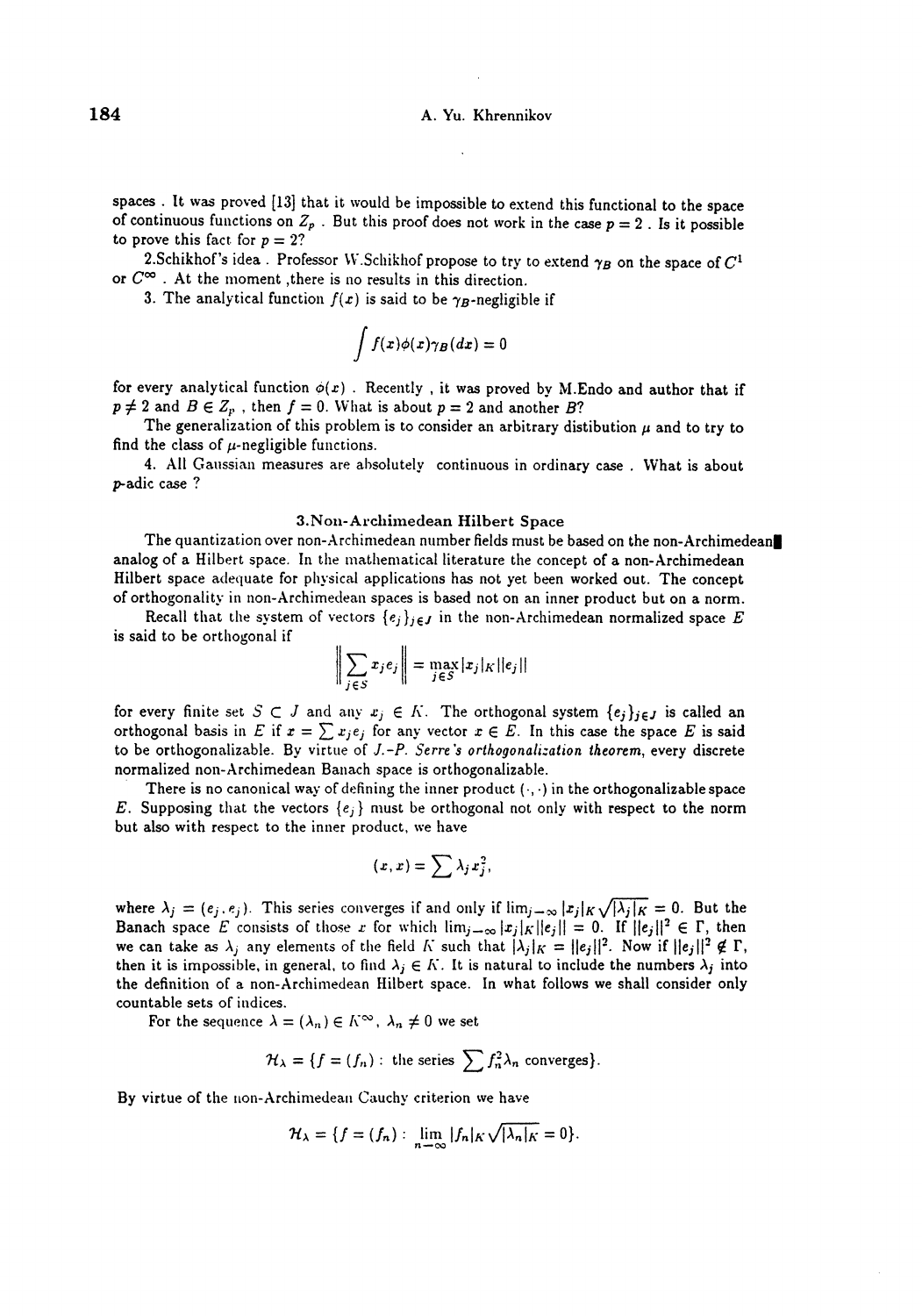In the space  $\mathcal{H}_{\lambda}$  we introduce a norm relative to which the base vectors  $e_i = (e_i^i) = (\delta_i^i)$ , are orthogonal,  $||f||_{\lambda} = \max_{B} |f_{B}| \sqrt{|\lambda_{B}|K}$ . The space  $\mathcal{H}_{\lambda}$  is a non-Archimedean Banach space. On the space  $\mathcal{H}_\lambda$  we introduce an inner product  $(\cdot, \cdot)$  consistent with the length  $|f|_\lambda^2 = \sum f_n^2 \lambda_n$ setting  $(f, g)_{\lambda} = \sum f_n g_n \lambda_n$ . The inner product  $(\cdot, \cdot):$   $\mathcal{H}_{\lambda} \times \mathcal{H}_{\lambda} \to K$  is continuous and we have the Cauchy-Buniakovski inequality:

$$
|(f,g)_{\lambda}|_K \le ||f|| \, ||g||. \tag{3.1}
$$

**Definition 3.1.** The triplet  $(H_{\lambda}, \langle \cdot, \cdot \rangle_{\lambda}, ||\cdot||_{\lambda})$  is called a coordinate Hilbert space.

An inner product on the non-Archimedean linear space  $E$  is an arbitrary nondegenerated symmetric bilinear form  $(\cdot,\cdot): E \times E \to K$ . It is evidently impossible to introduce an analog of the positive definiteness of a bilinear form. For instance, for the field of p-adic numbers any element  $\gamma \in \mathbb{Q}_p$  can be represented as  $\gamma = (x, x)_{\lambda}, x \in \mathcal{H}_{\lambda}$ .

The triplets  $(E_j, \langle \cdot, \cdot \rangle_j, ||\cdot||_j)$ ,  $j = 1, 2$ , where  $E_j$  are non-Archimedean Banach spaces,  $||\cdot||_j$  are norms and  $(\cdot, \cdot)_j$  are inner products satisfying (3.1), are isomorphic if the spaces  $E_1$ and  $E_2$  are algebraically isomorphic and the algebraic isomorphism  $I : E_1 \rightarrow E_2$  is isometric and unitary, i.e.,  $||Ix||_2 = ||x||_1$ ,  $(Ix, Iy)_2 = (x, y)_1$ .

**Definition 3.2.** The triplet  $(E, \{\cdot, \cdot\}, \| \cdot \|)$  is a non-Archimedean Hilbert space if it is isomorphic to the coordinate Hilbert space  $(\mathcal{H}_{\lambda}, \langle \cdot, \cdot \rangle_{\lambda}, ||\cdot||_{\lambda})$  for a certain  $\lambda$ .

The isomorphic relation divides the class of Hilbert spaces into equivalence classes, we shall define the equivalence class of Hilbert spaces by some coordinate representative  $\mathcal{H}_{\lambda}$ .

**Example 3.1.** Let  $\lambda = (1)$  and  $\mu = (2^n)$ . The spaces  $\mathcal{H}_{\lambda}$  and  $\mathcal{H}_{\mu}$  belong to the same class of equivalence for the field  $K = \mathbf{Q}_p$ ,  $p \neq 2$ , and to different classes for the field  $K = \mathbf{Q}_2$ .

Non-Archimedean Hilbert spaces over quadratic extensions  $Z = K(\sqrt{r})$  can be introduced by analogy. For the sequence  $\lambda = (\lambda_n) \in K^{\infty}$ ,  $\lambda_n \neq 0$ , we set

$$
\mathcal{H}_{\lambda} = \{f = (f_n) \in Z^{\infty} : \text{ the series } \sum |f_n|^2 \lambda_n \text{ converges in the field } K \} =
$$
  

$$
\{f = (f_n) : \lim_{n \to \infty} |f_n|_K \sqrt{|\lambda_n|_K} = 0 \};
$$
  

$$
||f||_{\lambda} = \max_{n} |f_n|_K \sqrt{|\lambda_n|_K};
$$
  

$$
(f, g) = \sum f_n \bar{g}_n \lambda_n; \qquad |f|_{\lambda}^2 = (f, f)_{\lambda} = \sum |f_n|^2 \lambda_n \in K.
$$

The triplet  $(\mathcal{H}_{\lambda}, (\cdot, \cdot)_{\lambda}, ||\cdot||_{\lambda})$  is a non-Archimedean complex coordinate Hilbert space. The non-Archimedean complex coordinate Hilbert space  $(E, \langle \cdot, \cdot \rangle, ||\cdot||)$  is defined as an isomorphic image of a coordinate Hilbert space.

We shall also use a non-Archimedean Hilbert space over the field of complex p-adic numbers C<sub>p</sub> in some physical models. There is a possibility to compute all square roots  $\sqrt{\lambda_j}$ and this is why we need not to consider these coefficients at all. Thus, we need only to define the standard sequence space :

$$
\mathcal{H}(\mathbf{C}_p) = \{f = (f_n), f_n \in \mathbf{C}_p : \text{ the series } \sum f_n^2 \text{ converges}\}.
$$

But there is a serious difference with the usual complex case , because there is not any involution on the field  $C_p$ . This is why the only possibility to define an inner product on  $\mathcal{H}(\mathbf{C_p})$  is the following one  $(f, g) = \sum f_n g_n$ . It is the hard problem in our further physical considerations that this inner product is valued in  $C_p$  and not in  $Q_p$ .

Problems on the Hilbert space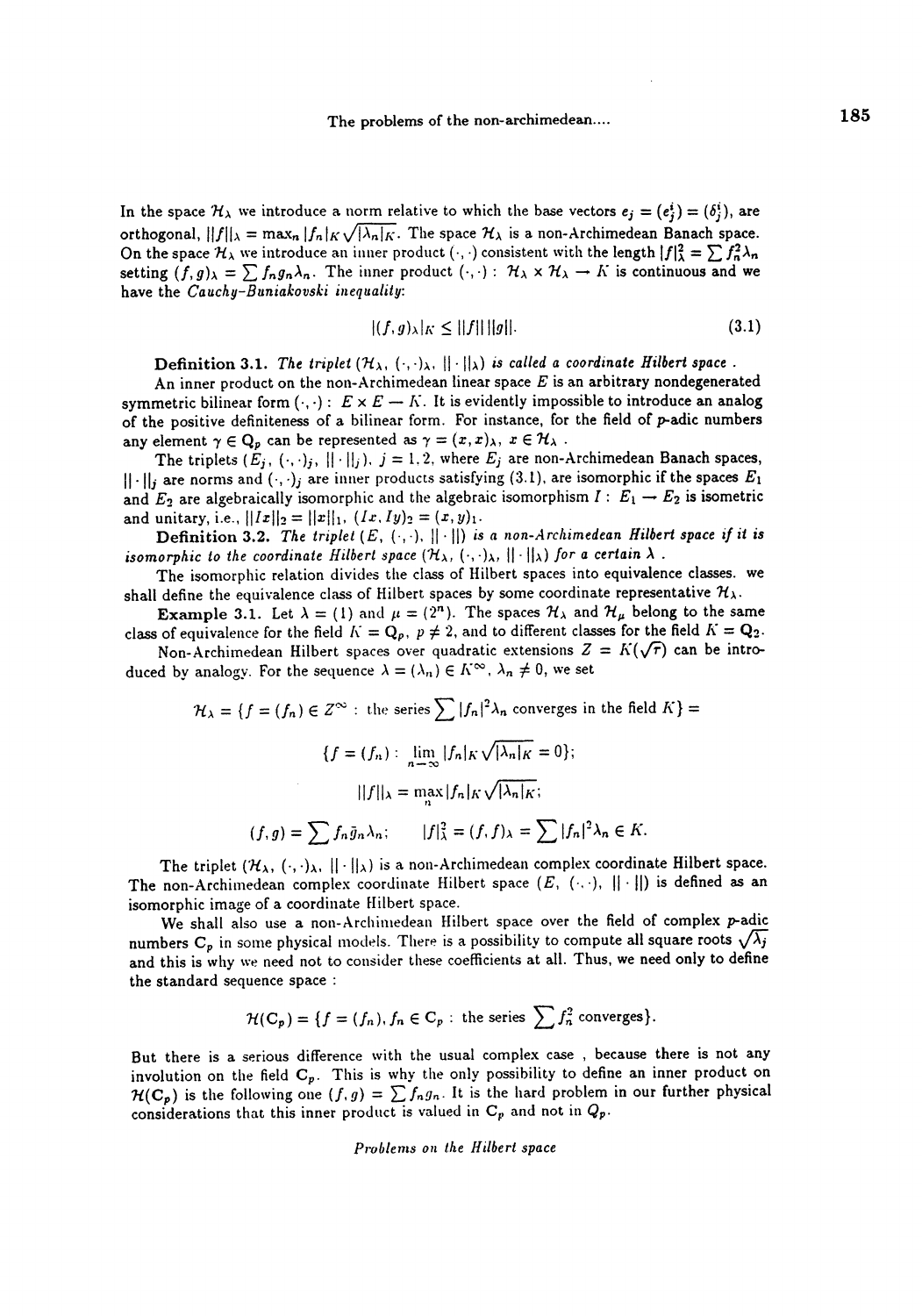1.What are restrictions on the weight sequences  $\lambda = (\lambda_n)$  and  $\mu = (\mu_n)$  for the unitary isomorphism of  $\mathcal{H}_{\lambda}$  and  $\mathcal{H}_{\mu}$ .

2. Let us consider a linear operator  $U : \mathcal{H}_{\lambda} \to \mathcal{H}_{\mu}$ . It can be realized as an infinite matrix. What are the restrictions on the coefficients to be a unitary isometry? It would be interesting to study not only the canonical basis but an arbitrary orthogonal basis.

3. Does there exist some kind of the coordinate representation of the norm on  $\mathcal{H}_{\lambda}$  in an arbitrary orthgonal basis ?

? 4. Is it possible to define the Hilbert space topology with the aid of only the inner product

### 4. The Space  $L_2(K^n, e^{-|x|^2}dx)$  of Functions Square Summable with Respect to the Canonical Gaussian Distribution

On the space A of entire functions  $(K<sup>n</sup>, Z)$  we consider a canonical Gaussian distribution

$$
\nu(\mathrm{d}x) = e^{-|x|^2} \mathrm{d}x, \qquad |x|^2 = \sum_{j=1}^n x_j^2.
$$

Using the fact that the space  $A$  is an algebra, we introduce on  $A$  an inner product

$$
(f,g) = \int\limits_{K^n} f(x)\bar{g}(x)e^{-|x|^2} dx
$$
\n(4.1)

and the square of the length of the function  $f$ 

$$
|f|^2 = \int\limits_{K^n} |f(x)|^2 e^{-|x|^2} dx \in K.
$$
 (4.2)

The algebra  $A$  is topological and, consequently, the inner product  $(\cdot, \cdot)$  is continuous on  $\mathcal{A} \times \mathcal{A}$ . We use the symbols  $H_{\alpha}(x)$  to denote the Hermitian polynomials corresponding to the Gaussian distribution  $\nu$ ,

$$
H_{(\alpha_1,\ldots,\alpha_n)}(x_1,\ldots,x_n)=H_{\alpha_1}(x_1)\ldots H_{\alpha_n}(x_n).
$$

Proposition 4.1. The Hermitian polynomials  $H_{\alpha}(x)$  are orthogonal with respect to the inner product  $(\cdot, \cdot)$ , and

$$
\int\limits_{K^n} H_\alpha^2(x) e^{-|x|^2} dx = 2^{|\alpha|} \alpha!.
$$

This proposition is a direct corollary of Example 1.1

Theorem 4.1 (the estimate of the growth of the Hermitian coefficients for entire functions). Let  $f \in A$ . Then, for the Hermitian coefficients  $\bar{f}_{\alpha} = (f, H_{\alpha})/(H_{\alpha}, H_{\alpha})$ , the estimate

$$
|\tilde{f}_{\alpha}|_K \le \frac{||f||_R}{|\alpha!|_K(R|2|_K)^{|\alpha|}}\tag{4.3}
$$

is valid for all  $R \geq 1/\sqrt{|2|_K}$ .<br>Theorem 4.2. The Hermitian polynomials  $H_\alpha(x)$  form a basis in the space A of entire functions.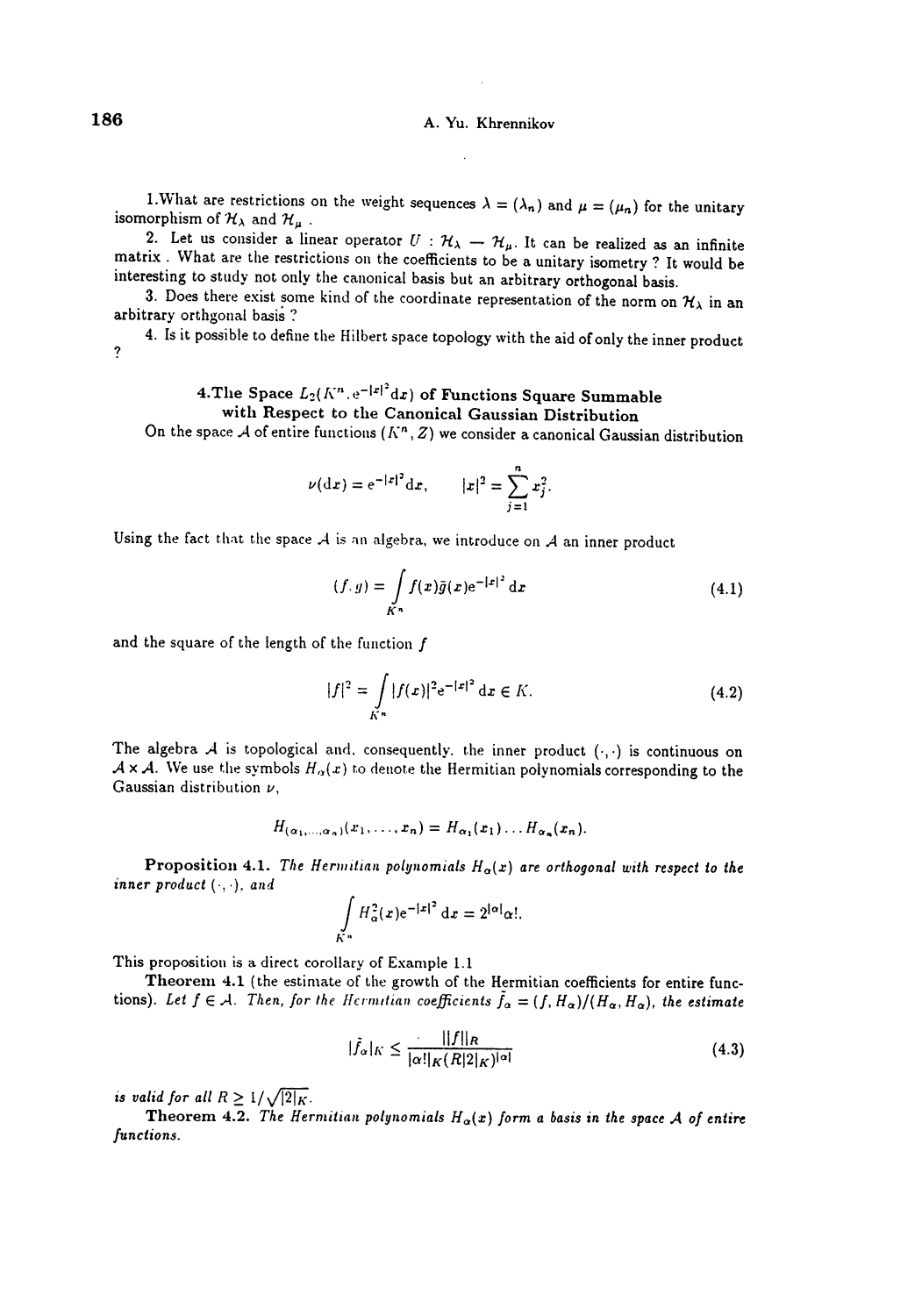**Proposition 4.2.** Let  $f, g \in A$ . Then

$$
(f,g) = \sum_{\alpha} \tilde{f}_{\alpha} \tilde{g}_{\alpha} 2^{|\alpha|}.
$$
 (4.5)

In order to prove  $(4.5.)$ , it is sufficient to use Theorem  $4.1$  and Proposition  $4.1$ .

In the space  $A$  we introduce a norm relative to which the Hermitian polynomials are orthogonal:

$$
||f|| = \max_{\alpha} |f_{\alpha}|_K \sqrt{|\alpha!|_K |2|_K^{|\alpha|}}.
$$

The completion of the space of entire functions with respect to this norm is called the space of functions square summable by the Gaussian distribution  $\nu$  and is denoted by  $L_2(K^n, \nu)$ .

Proposition 4.3.  $L_2(K^n, \nu) = \{f = \sum_{\alpha} \tilde{f}_{\alpha} H_{\alpha} : \text{ the series } |f|^2 = \sum |\tilde{f}_{\alpha}|^2 \alpha! 2^{|\alpha|}$ converges} =  $\{f = \sum \bar{f}_{\alpha}H_{\alpha}:~\lim_{|\alpha| \to \infty} |\bar{f}_{\alpha}|_K |\alpha!|_K |2|_K^{|\alpha|} = 0\}$ 

The inner product (4.5) is continuous on  $L_2(K^n,\nu)$  and the Cauchy–Buniakovski inequality (3.1) holds true. The triplet  $(L_2(K^n, \nu), (\cdot, \cdot), ||\cdot||)$  is a non-Archimedean complex Hilbert space of the class  $\mathcal{H}_{(\alpha;2|\alpha|)}.$ 

Proposition 4.4. The injections

$$
\mathcal{A}(U_{\rho_1}, Z) \subset L_2(K^n, \nu) \subset \mathcal{A}(U_{\rho_2}, Z)
$$

are valid. where

$$
\rho_1 > \sqrt{\frac{b}{|2|_K}}, \qquad \rho_2 = \frac{1}{\sqrt{b|2|_K}}.
$$

Remark 4.1. Thus, in a non-Archimedean case all entire functions are square summable with respect to canonical Gaussian distribution and all square summable functions are analytical.

#### Problems on  $L_2$ -theory

1. What is about  $L_2$ -space for the Gaussian measure  $\gamma_{a,B}$ ? In particular,  $a = 0, B \in Q_p$ ? 2. What are the conditions to  $B_1$  and  $B_2$  for the corresponding  $L_2$ - spaces to isomorphic ? 5. The Space  $L_2(K^n, dx)$  of Functions Square

## Summable with Respect the Lebesgue Distribution

We introduce a functional space

$$
U(K^n, Z) = \{f(x) = \varphi(x) e^{-|x|^2} : \varphi(x) \in \mathcal{A}(K^n, Z)\}.
$$

The topology in the space U is induced from the space A of entire functions by the isomorphism  $I: U \to A$ ,  $I(f)(x) = f(x)e^{|x|^2}$ . The space U is a reflexive non-Archimedean Fréchet space. We choose this space as the space of test functions and  $U'$  as the space of generalized functions. The space of generalized functions U' is isomorphic to the space  $A', I' : A' \rightarrow U'.$ 

**Definition 5.1.** The Lebesgue distribution on the non-Archimedean space  $K<sup>n</sup>$  is a generalized function  $dx = I'(\nu) \in U'(K^n, Z)$ .

For the Lebesgue distribution dx to act on the test function  $f \in U$ , we use the integral notation

$$
(\mathrm{d}x, f) = \int\limits_{K^n} f(x) \, \mathrm{d}x.
$$

Note the obvious properties of the integral with respect to the Lebesgue distribution dz.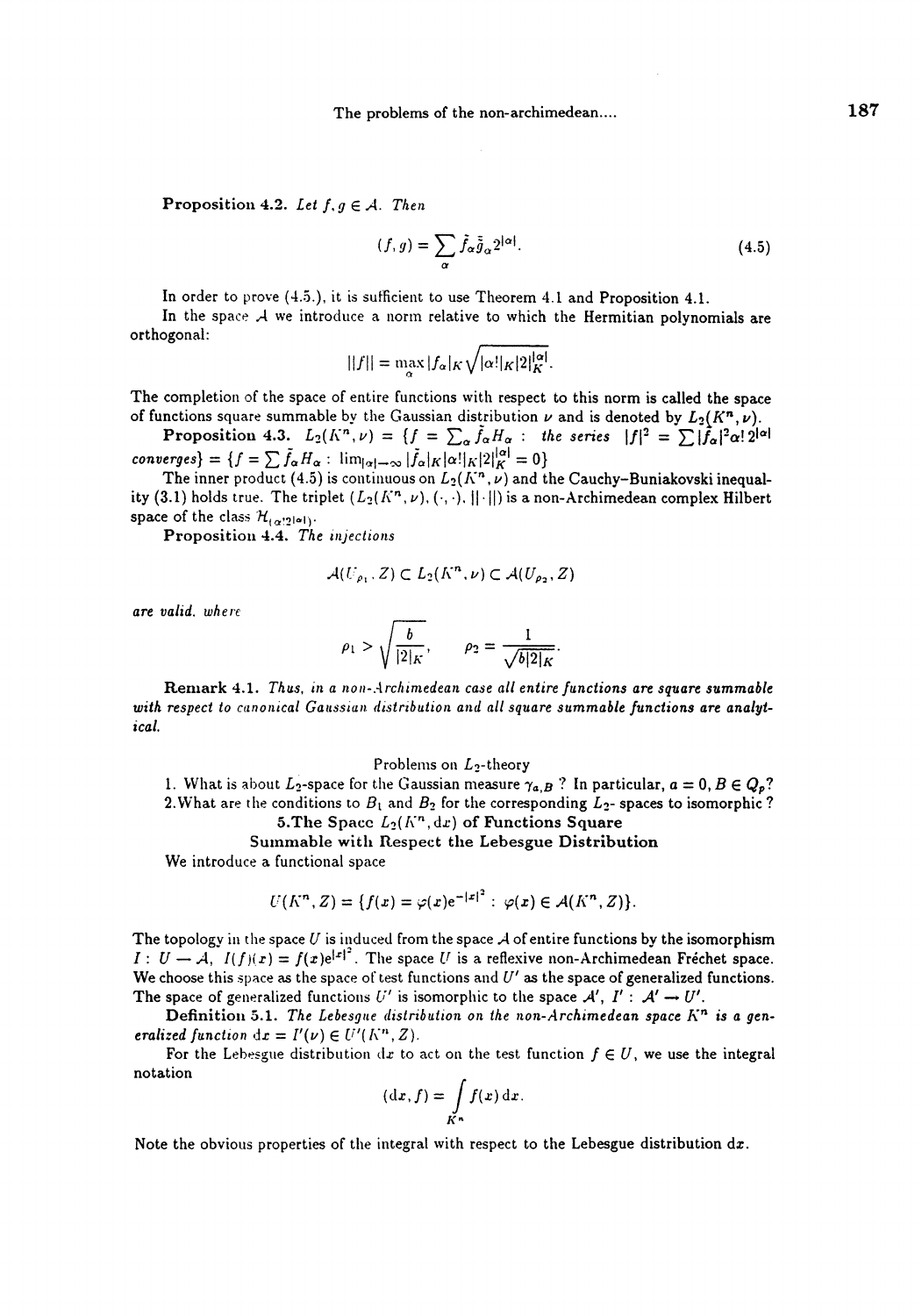1. Linearity:

$$
\int_{K^n} (\lambda f(x) + \mu g(x)) dx = \lambda \int_{K^n} f(x) dx + \mu \int_{K^n} g(x) dx.
$$

2. The limiting process under the integral sign:

$$
\lim_{m \to \infty} \int\limits_{K^n} f_m(x) \, \mathrm{d}x = \int\limits_{K^n} f(x) \, \mathrm{d}x
$$

if  $f_m \rightarrow f$ .

3. Fubini's theorem:

$$
\int\limits_{K^n} f(x) \, \mathrm{d}x = \int\limits_K (\ldots \int\limits_K f(x_1, \ldots, x_n) \, \mathrm{d}x_1 \ldots) \, \mathrm{d}x_n.
$$

In order to prove Fubini's theorem, it is sufficient to note that the Lebesgue distribution dx can be represented as the product of distributions, i.e.,  $dx = dx_1 \otimes ... \otimes dx_n$ .

We introduce a functional space

$$
W(K^{n}, Z) = \{f(x) = \varphi(x) e^{-|x|^{2}/2} : \varphi \in \mathcal{A}(K^{n}, Z)\}.
$$

The topology in the space W is induced from A by means of the isomorphism  $J : W \rightarrow$ A,  $J(f) = \tilde{f}e^{|x|^2/2}$ . Let  $f, g \in W$ , and then  $f, g \in U$ .

4. The formula for integration by parts  $(f, g \in W)$ :

$$
\int\limits_{K^n} \frac{\partial f}{\partial x_j}(x) g(x) \, \mathrm{d}x = - \int\limits_{K^n} f(x) \frac{\partial g}{\partial x_j}(x) \, \mathrm{d}x.
$$

We use ordinary formulas to introduce the inner product and the square of the length on the functional space  $W$ :

$$
(f,g) = \int\limits_{K^n} f(x)\tilde{g}(x) dx,
$$
\n(5.1)

$$
|f|^2 = \int\limits_{K^n} |f(x)|^2 \, \mathrm{d}x. \tag{5.2}
$$

The inner product  $(\cdot, \cdot)$ :  $W \times W - Z$  is continuous (inequality (3.1)) and the Hermite functions  $\varphi_{\alpha}(x) = H_{\alpha}(x) e^{-|x|^2/2}$  are orthogonal to (5.1.). By virtue of Theorem 4.1, the Hermite functions form the Schauder basis in the space  $W$ , i.e., for any function  $f \in W$  the series

$$
f(x)=\sum \tilde{f}_{\alpha}\varphi_{\alpha}(x)
$$

where

$$
\tilde{f}_{\alpha} = \int\limits_{K^{n}} f(x) \varphi_{\alpha}(x) dx \bigg/ \int\limits_{K^{n}} \varphi_{\alpha}^{2}(x) dx
$$

are Hermitian coefficients, converges in the space W, whence follows a coordinate representation for (5.1) and (5.2)

$$
(f, g) = \sum_{\alpha} \tilde{f}_{\alpha} \tilde{g}_{\alpha} \alpha! 2^{|\alpha|}, \qquad (5.3)
$$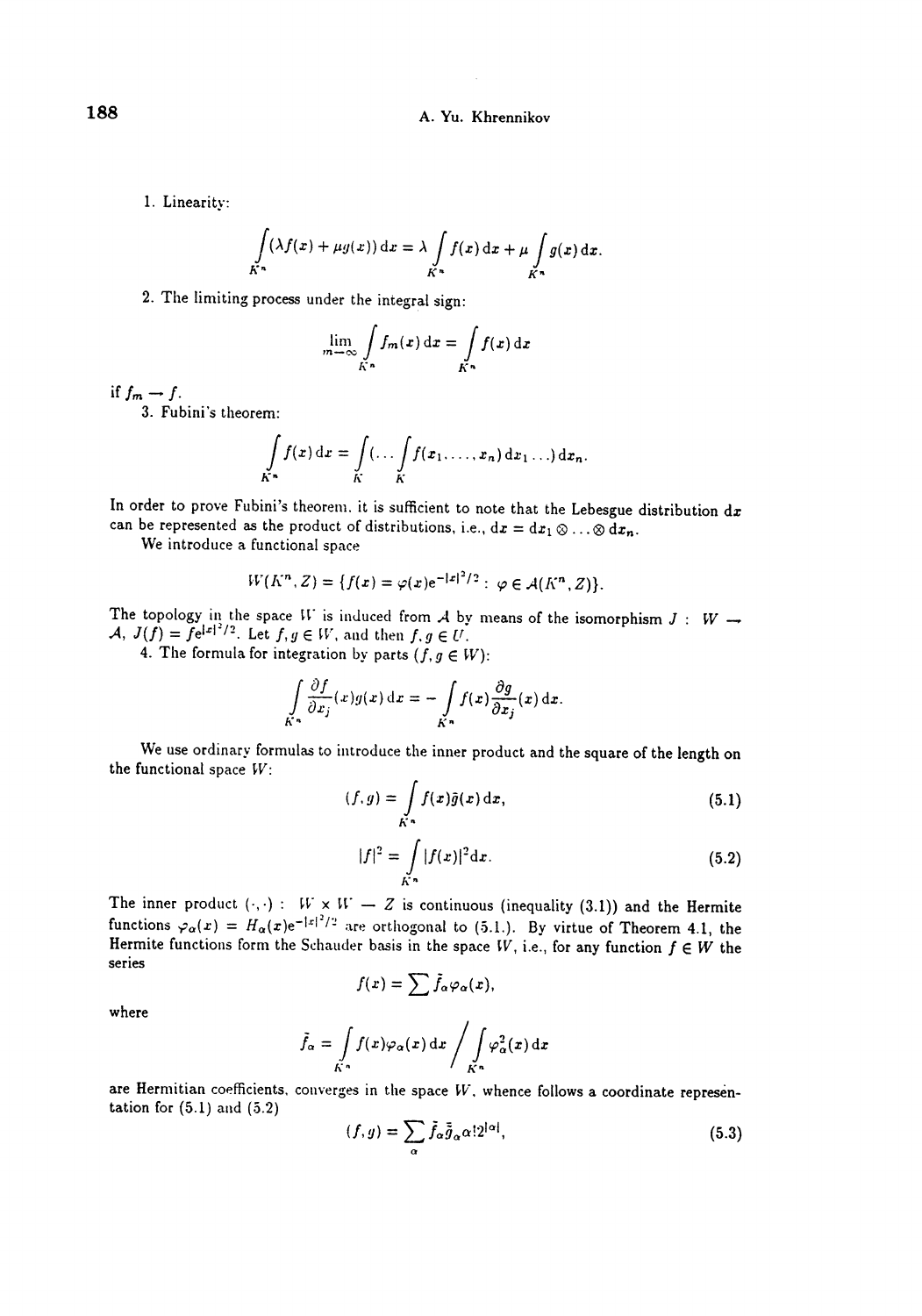$$
|f|^2 = \sum_{\alpha} |f_{\alpha}|^2 \alpha! 2^{|\alpha|}.
$$
 (5.4)

On the functional space  $W$  we introduce a norm relative to which the Hermite functions are orthogonal: \_\_\_\_\_

$$
||f|| = \max_{\alpha} |f_{\alpha}|_K \sqrt{|\alpha!|_K|2|_K^{|\alpha|}}.
$$

The completion of the space  $W(K^n, Z)$  according to this norm is called the space of functions square summable by the Lebesgue distribution and is denoted by

$$
L_2(K^n, dx) =
$$
  

$$
\{f(x) = \sum_{\alpha} \tilde{f}_{\alpha} \varphi_{\alpha}(x) : \text{ the series } \sum_{\alpha} |f_{\alpha}|^2 \alpha! 2^{|\alpha|} \text{ converges} \} =
$$

$$
= \{f(x) = \sum_{\alpha} \tilde{f}_{\alpha} \varphi_{\alpha}(x) : \lim_{|\alpha| \to \infty} |\tilde{f}_{\alpha}|_K \sqrt{|\alpha!|_K |2|_K^{|\alpha|}} = 0 \}.
$$

we shall use notations  $(5.1)$  and  $(5.2)$  for the inner product  $(5.3)$  and the square of the length (5.4).

The isomorphism  $J : W - A$  is continued to the isomorphism of the Hilbert space  $J : L_2(K^n, dx) \longrightarrow L_2(K^n, \nu)$ . In particular, the following nested Hilbert space appears:

$$
W(K^n, Z) \subset L_2(K^n, dx) \subset L'_2(K^n, dx) \subset W'(K^n, Z).
$$

Proposition 5.1. The injection

$$
L_2(K^n, dx) \subset \mathcal{A}(U_s, Z), \qquad \delta < \sqrt{|2|_K/b}.
$$

is valid.

Remark 5.1. Thus, in a non-Archimedean case, all functions square summable by the Lebesgue distribution dx are analytic.

#### Problems on the Lebesgue distribution

1. The Lebesgue distribution is an analogue of the uniform distribution. But the Volkenborn distribution is also the analogue of the uniform distribution . What is the connection ?

2. We can also introduce Lebesgue distribution on the basis of an arbitrary Gaussian distribution,  $\gamma_B$ . What is the connection between Lebesque distributions, corresponding to different Gaussian distributions.

In applications I am also interested very much in the following question : Is it possible to introduce on  $Q$  such metric or topology t that every sequence  $A_n$  converging with respect to the real metric on  $Q$  will converge with respect to t and every  $B_n$  converging with respect to the p-adic metric will converge with respect to  $t$  ? What the completion of  $Q$  with respect to t?

This work was realized on the basis of the Alexander von Humboldt-Fellowship.

#### References

- 1. Vladimirov V. S. and Volovich I. V., p-adic quantum mechanics. Commun. Math. Phys., 123, 659-676 (1989).
- 2. Vladimirov V. S. , Volovich I. V., and Zelenov E. I., p-adic Numbers in Mathematical Physics, World Scientific Publ., Singapoure (1993)